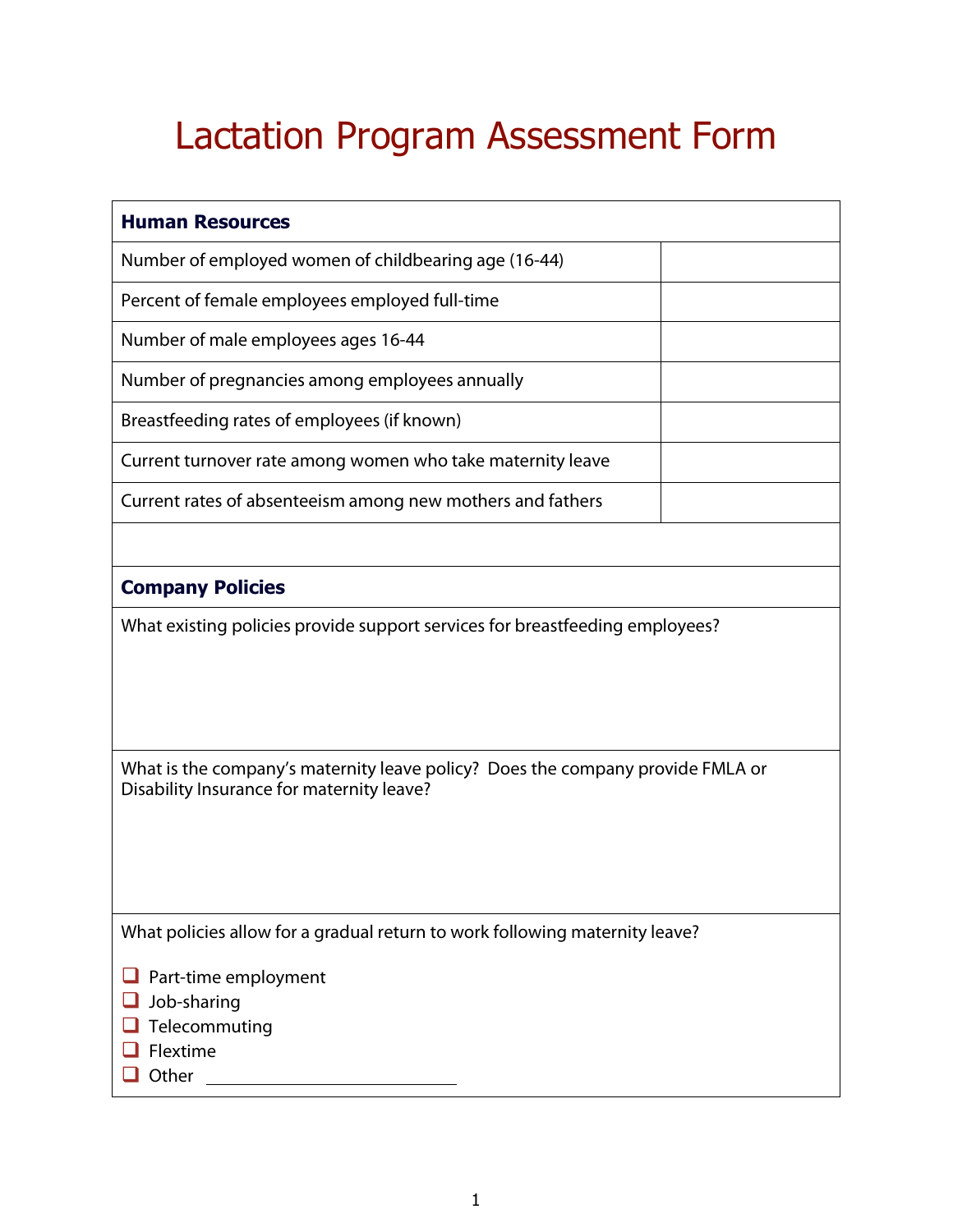| What break policies could be adapted to allow for milk expression breaks?<br>What new policies would need to be developed to provide for lactation support? |                                                                                                                                                                                                                                              |  |
|-------------------------------------------------------------------------------------------------------------------------------------------------------------|----------------------------------------------------------------------------------------------------------------------------------------------------------------------------------------------------------------------------------------------|--|
|                                                                                                                                                             |                                                                                                                                                                                                                                              |  |
| What department could likely serve as the<br>administrative home for the lactation<br>support program?                                                      | <b>Wellness division</b><br>ш<br>$\sqcup$<br>Employee health unit<br>$\Box$<br><b>Human Resources</b><br>Personnel<br>ப<br>$\mathcal{A}$<br>Other                                                                                            |  |
| What funding is available to support a<br>lactation support program?                                                                                        |                                                                                                                                                                                                                                              |  |
| What realistic options do women currently<br>have for expressing milk during the work<br>period in privacy (other than a toilet stall)?                     | П<br>Personal office<br>$\sqcup$<br>Office of another employee<br>Designated lactation room<br>⊔<br>$\blacksquare$<br>Other space                                                                                                            |  |
| If no designated lactation room exists, what<br>options might be available for a space with<br>an electrical outlet that can be locked?                     | Unused office space<br>Closet or other small space<br>ப<br>A room created within another<br>space<br>Other                                                                                                                                   |  |
| What type of breast pump equipment do<br>breastfeeding employees currently receive?                                                                         | None - employees use their own<br>breast pump equipment<br>Company purchases hospital-<br>grade electric breast pumps<br>Company rents hospital-grade<br>electric breast pumps<br>Company provides/subsidizes<br>portable personal use pumps |  |